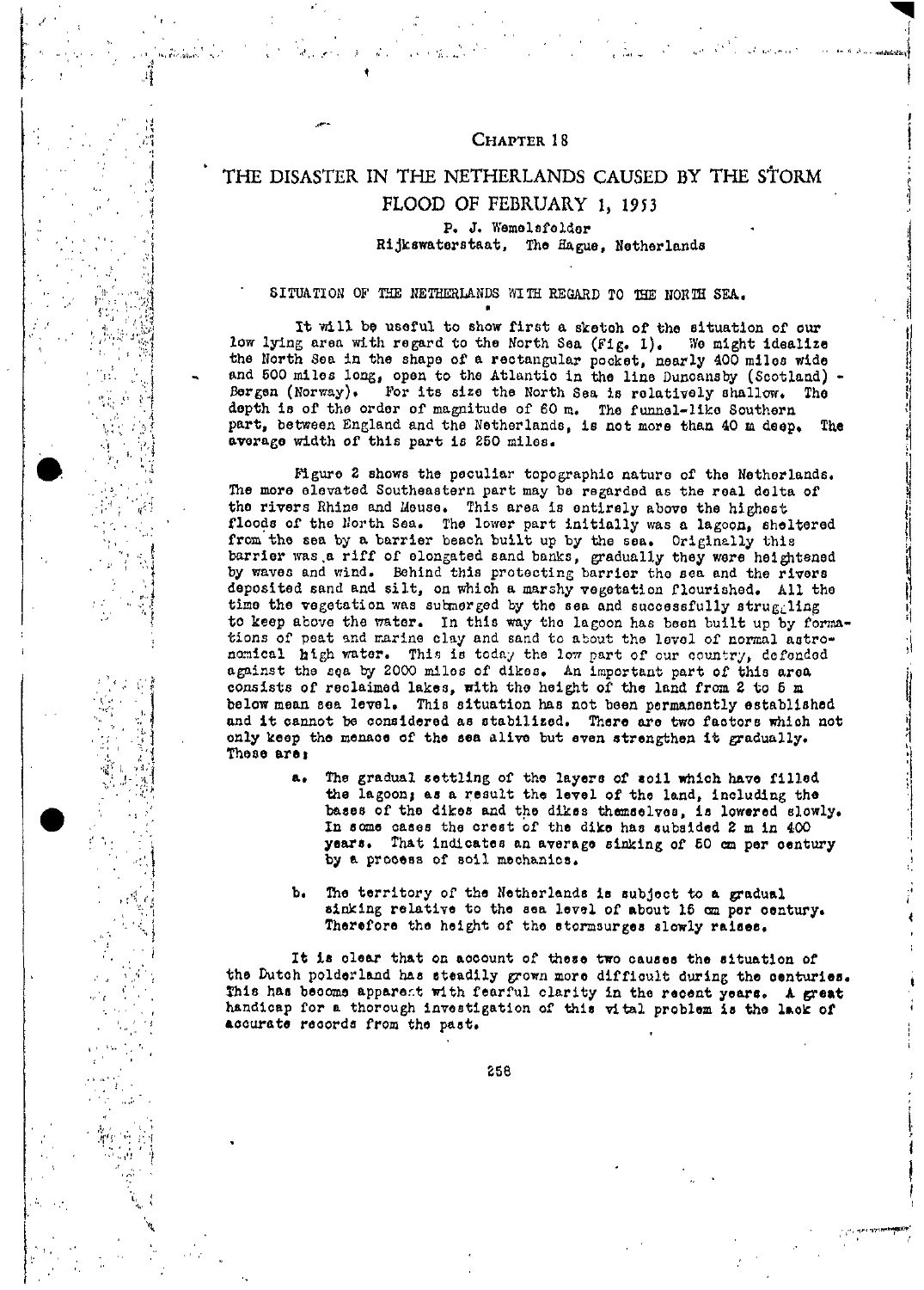

ลันเป็นได้ใน และเจ้าสีที่สาร ได้ " เจ้าเจ้าให้เป็นเป็นเป็นเป็น

Fig. 1. Low lying area of the Netherlands with regard to the North Sea.



Fig. 2. Peculiar topographic nature of the Netherlands.





Fig. 4. Track of the depression and position of the storm<br>center at the moment of the<br>beginning of the disaster.

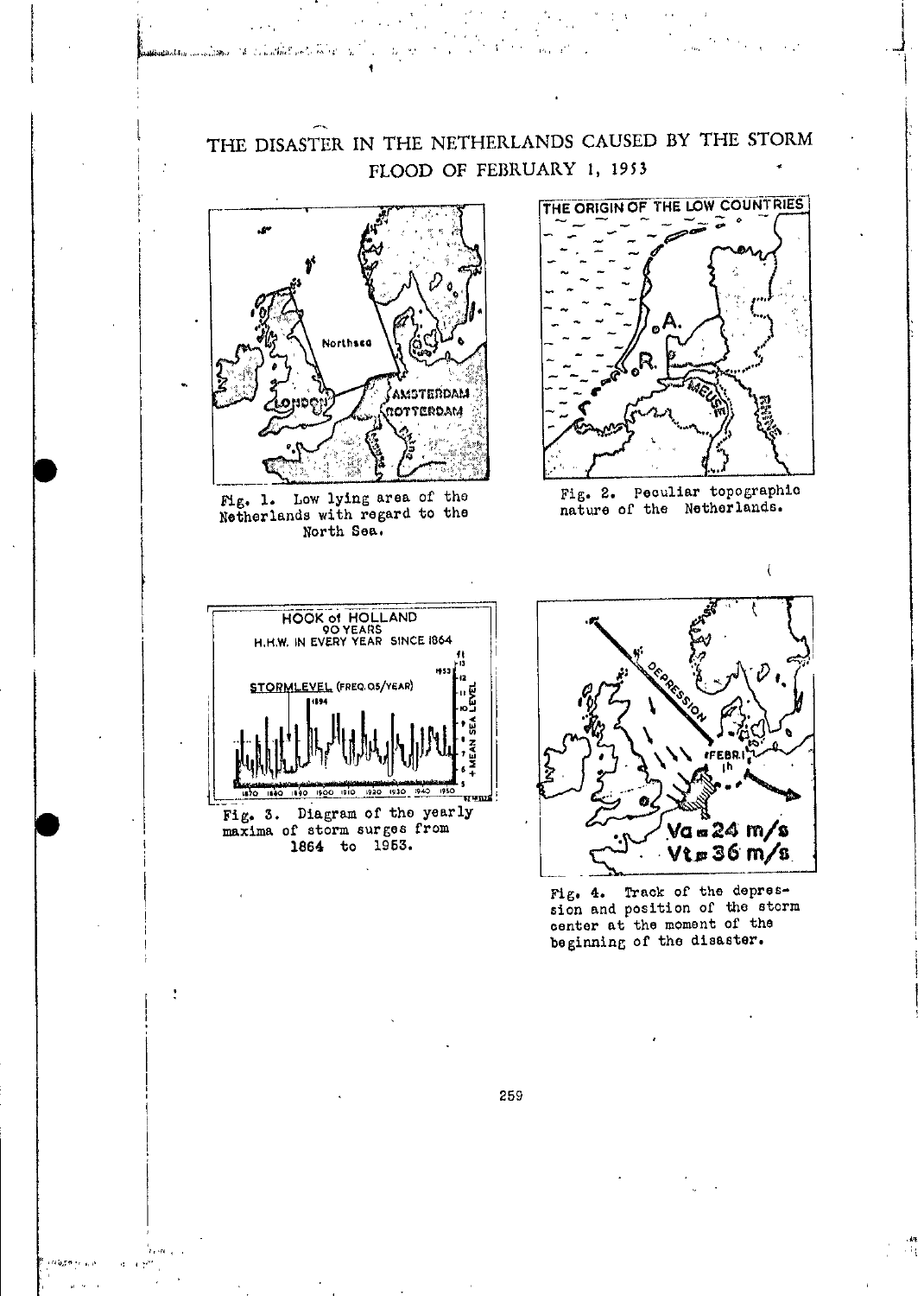## COASTAL ENGINEERING

in a sure to write the state of the film was remained

Moreover, extreme floods are not well defined fixed phenomena. They range within a wide scale of possibilities. A systematic hange in the pattern of this scale can only be detected by means of an extensive statistical study. "ithout such a study it might escape the attention altogether.

The insight necessary for a methodical treatment of this problem has been developed only during the last 10 or 15 years. This has led to a new search for data from the past. Included is an investigation of the atomic structure of Carbon in organic deposits from old settlements, N<sub>13</sub>, C14, C<sub>12</sub>, by which the age of layers can be detected within an accuracy of two or three hundred years.

The tidal motion of clearly semi-diurnal type is naturally accompanied by powerful tidal currents in the estuaries. Near the mouth of some of the estuaries the discharge at the moment of maximum flood or<br>abb current is 100,000 m<sup>3</sup>/sec. Twice a day these huge tidal currents run<br>in and out the estuaries. They have a maximum velocity of  $1\frac{1}{6}$  to 2 some places even more. Until recently technical possibilities were entirely inadequate for closing off inlets of this size. Moreover the discharge of the rivers Rhine and Meuse has to find its way seaward through these estuaries. It is claar there was no choice but to accept the situation handed down to us by history.

The normal tidal motion is subject to continuous disturbance by wind. As a rule this amounts to but a few inches and is seldom greater than two feet.

Regular daily observations were not started before the middle of the nineteenth century. If we prepare a diagram (Fig. 3) of the yearly maxima for the 90 year period, 1864 to 1953, we obtain an insight into the varying characteristics of the storm surges. Sometimes long periods pass without any serious storm surge. For tens of years the serious gale of 1894 has been considered as an extremely high one. In any case it has been made painfully clear to us in February 1953 that nature does not recognize any limit that has been prematurely impressed on the human mind.

From statistical considerations developed in recent years\* we know that theoretically we will have to reckon with much higher floods than have been known in the past, and which will surpass even the 1953 flood.

On the strength of this consideration, the work of re-establishing the decreased safety had already been started. Newly constructed dikes and the large enclosure dam of the Zuiderzee, for example, already had been given considerably higher crests. But the disastrous storm surge in the beginning of this year overtook us before we were ready to meet it.

#### THE GALE OF FEBRUARY FIRST

From a meteorological point of view the gale of 1953 was different

\* R. J. Wemelsfelder - Wetmatigheden in het optreden van Stormy loeden, (A statistical investigation on the probability of storm surges) De Ingenieur 1939 No. 9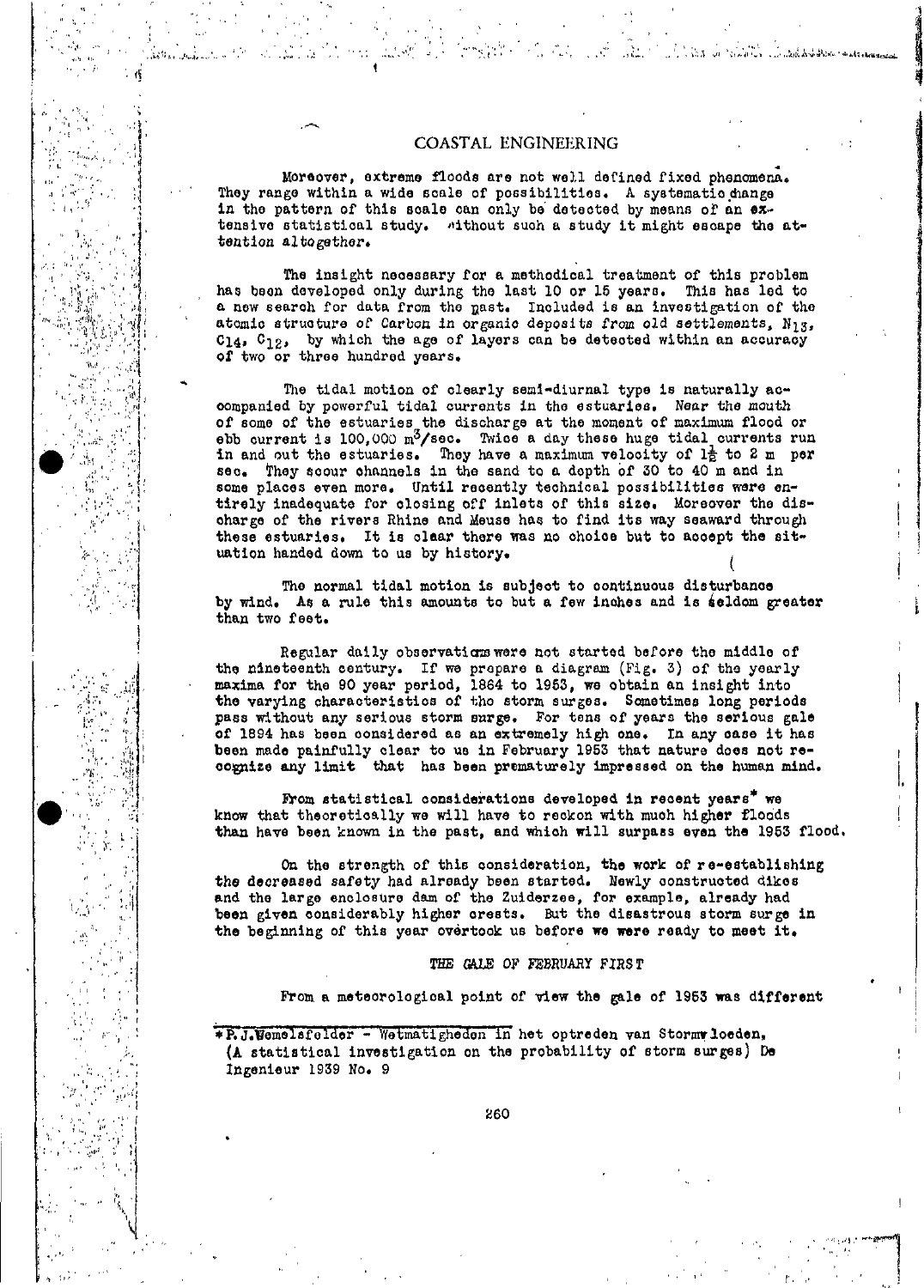#### from other heavy gales in two respects:

aleric London Win

a. It had an extremely long duration.

b. The track of the storm was very unfavorable for our country

If we investigate the tracks of storms which caused earlier high storm surges we find tracks traveling over Great-Britain, particularly over Scotland, in an eastward direction and disappearing over Norway or Donmark. The gale of February 1 is markedly different from this well known type (Fig. 4). This time the center of the depression of the storm has crossed the North Sea diagonally from Scotland to Hamburg. During all this time the wind to the right hand of the center was Northwest and consequently it was directed straight toward our coast. The sketch gives the position of the center of the depression at the moment of the beginning of the disaster. Evidently the track of this storm was extremely bad for piling up water against the Dutch coast. As long as meteorological data has been gathered, never has such an undesirable storm been observed. However, this gives information over only half a century.

On February 1 the wind velocity in the vicinity of the coast was about 24 m/sec. with gusts up to 36 m/sec. If we draw a diagram of the wind effect at the time of high water at different stations we obtain a fair picture of the geographic features of the storm surge (Fig. 5). On

the East Coast of Great Britain, the wind effect is little more than 2 ft. at Leith in Scotland. Going South, the effect increases, reaching 8 ft. in the Washbay and 7 ft. in the Thames Estuary at Chatham, both enlarged in comparison with the raise in the line of the coast due to the normal funnel effect in bays. Toward Southampton the curve shows a sharp decline, as has been represented by the dotted line. But if we cross the Channel from Dover to Calais and proceed in a northeast direction along the other shore, we see a sharp rise past Ostend and Flushing to the Dutch Coast. Here the increase in level over the astronomical height of the tide extends to 10 ft. The summit of this curve extends all along the West Coast of



t



Holland. At Den Helder the coastline curves to the east and from here we find a considerable decrease of the wind effect. In the German Bight it is but 4 to 6 ft., and in Denmark it is less than 3 ft.

At the bottom of the diagram in Fig. 5 there is given an indication of which parts of the coast belong to England, France, Belgium, the Netherlands, Germany and Denmark. As one can see the highest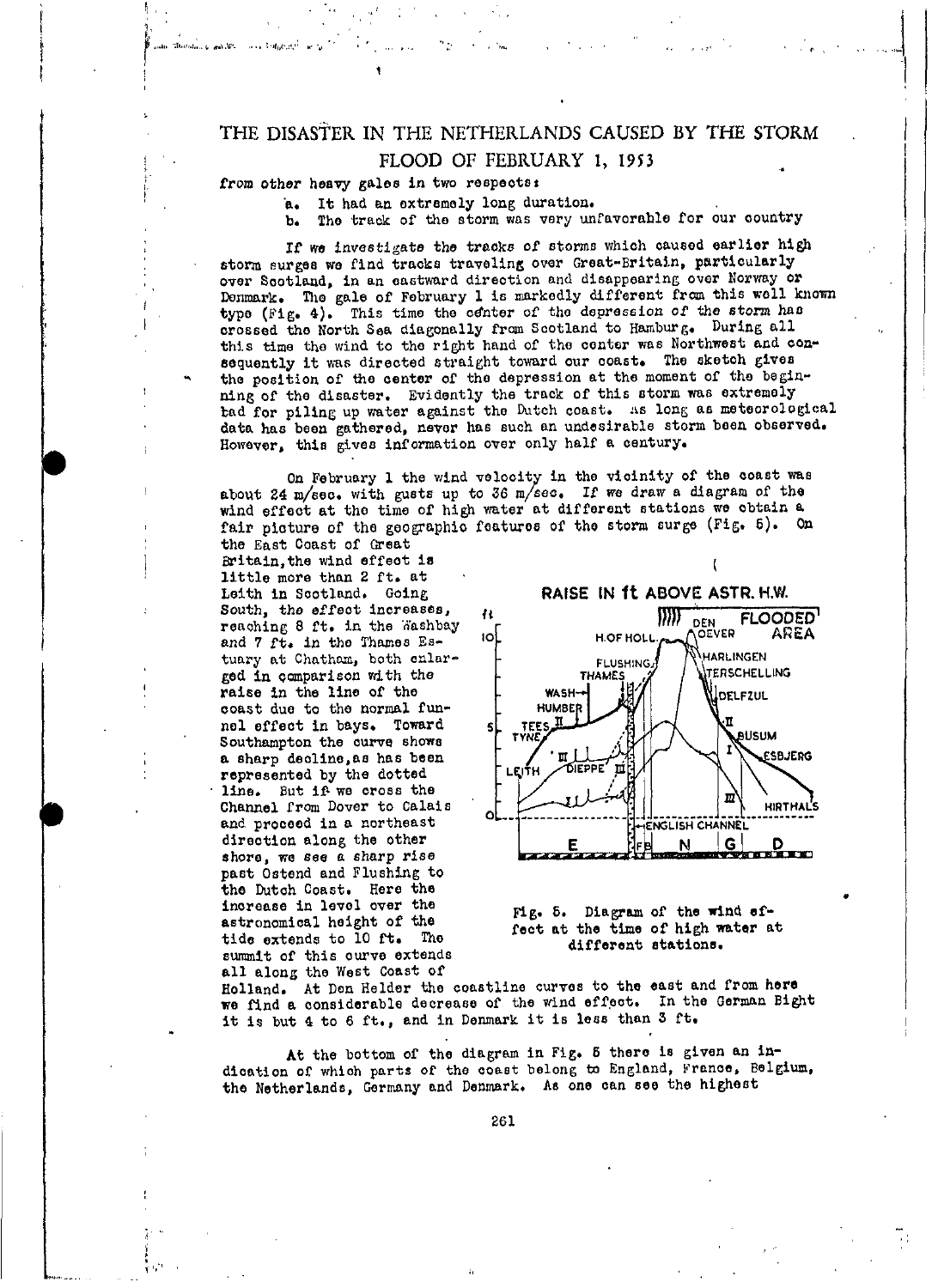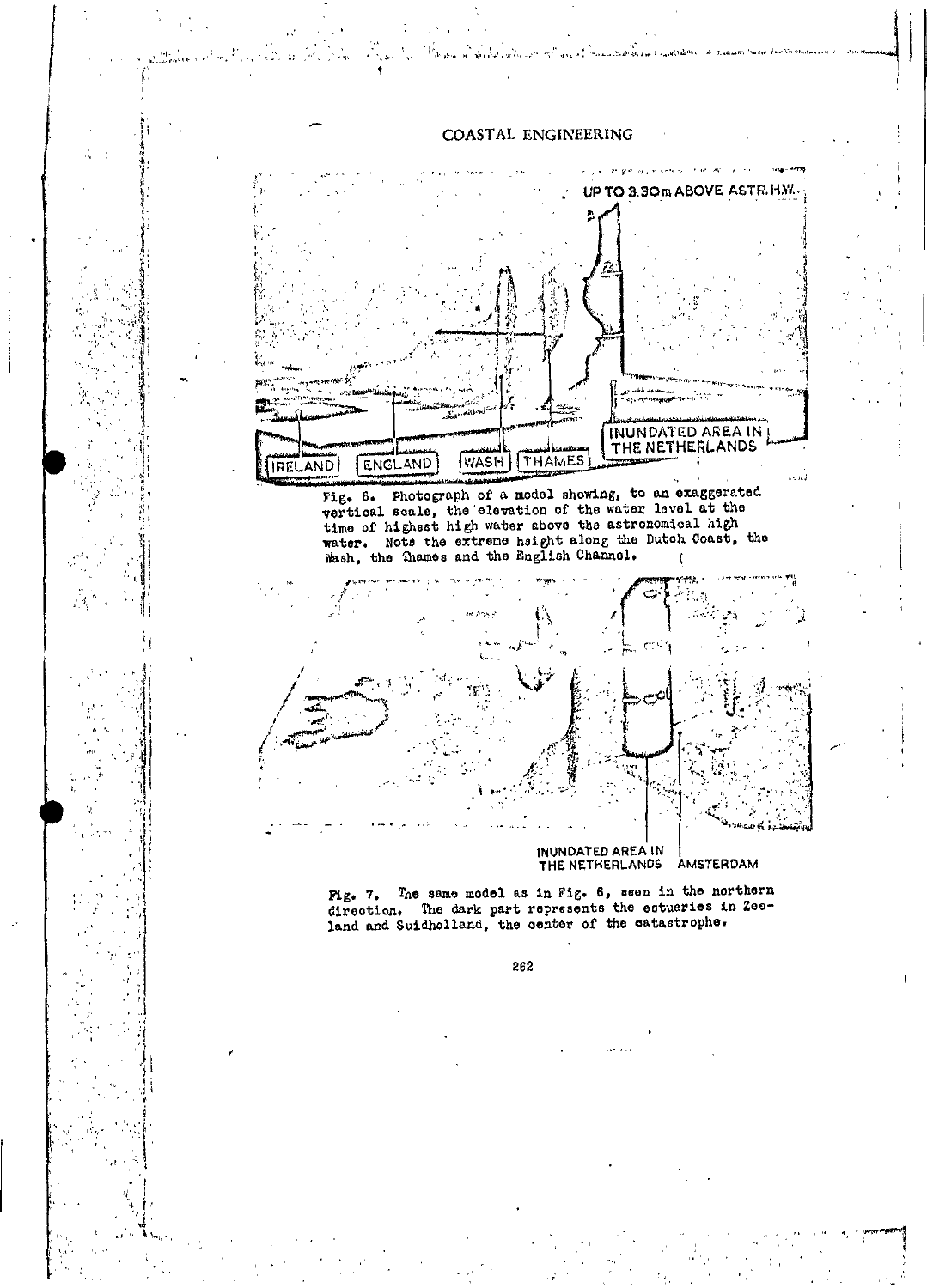elevation above the normal tide took place just along the coast of the Netherlands.

As an aid to our discussion of the problem a small model of the North Sea was constructed. The same figures of the rise above astro-<br>nomical high water of Fig. 5 are in this model, placed vertically (Figs. 6 and 7). What is seen here is not the true level of the sea at the moment of the disastrous flood, but the excess elevation due to the wind.

It should be noted that this model does not represent the inclination of the sea at one single moment during the storm surge, since the moments of the astronomical high water do not occur simultaneously at all points. Every high tide enters the North Sea north of Scotland. It then moves along the East Coast of England in a southward direction. It crosses the Seven Straights, at the same moment joining with the tidal wave coming from the Channel, the latter being only a small part of the whole tidal motion. Then the tidal wave turns along the coast of the Netherlands to the northeast and up to the German Bight and Denmark.

The surge appeared at 4 PM on January 31 in Leith. It then passed to the Straits and arrived there at midnight. It reached the greatest elevation about Hook of Holland at 2 o'clock in the early morning Sunday, February 1, 1953. At 8 o'clook the surge was at Den Helder and then disappeared toward the east.

You will remember that the British East Coast and the Belgium Coast along the Scheldt also were stricken by the flood. It was the Netherlands, however, that had to bear the brunt of its violence. It is olear from Figs. 1, 6 and 7 that the attack of the storm surge was concentrated particularly on the Dutch coast. Taken roughly the wind effect here was twice that on the East Coast of Britain. As you know, the catastrophe occurred in the dead of night from Saturday to Sunday. Eyewitness reports are few. A photograph (Fig. 8) made at daybreak at Flushing near the mouth of the Wester Scheldt, conveys a feeble impression of the violence of a turbulent sea assaulting the shore defances.



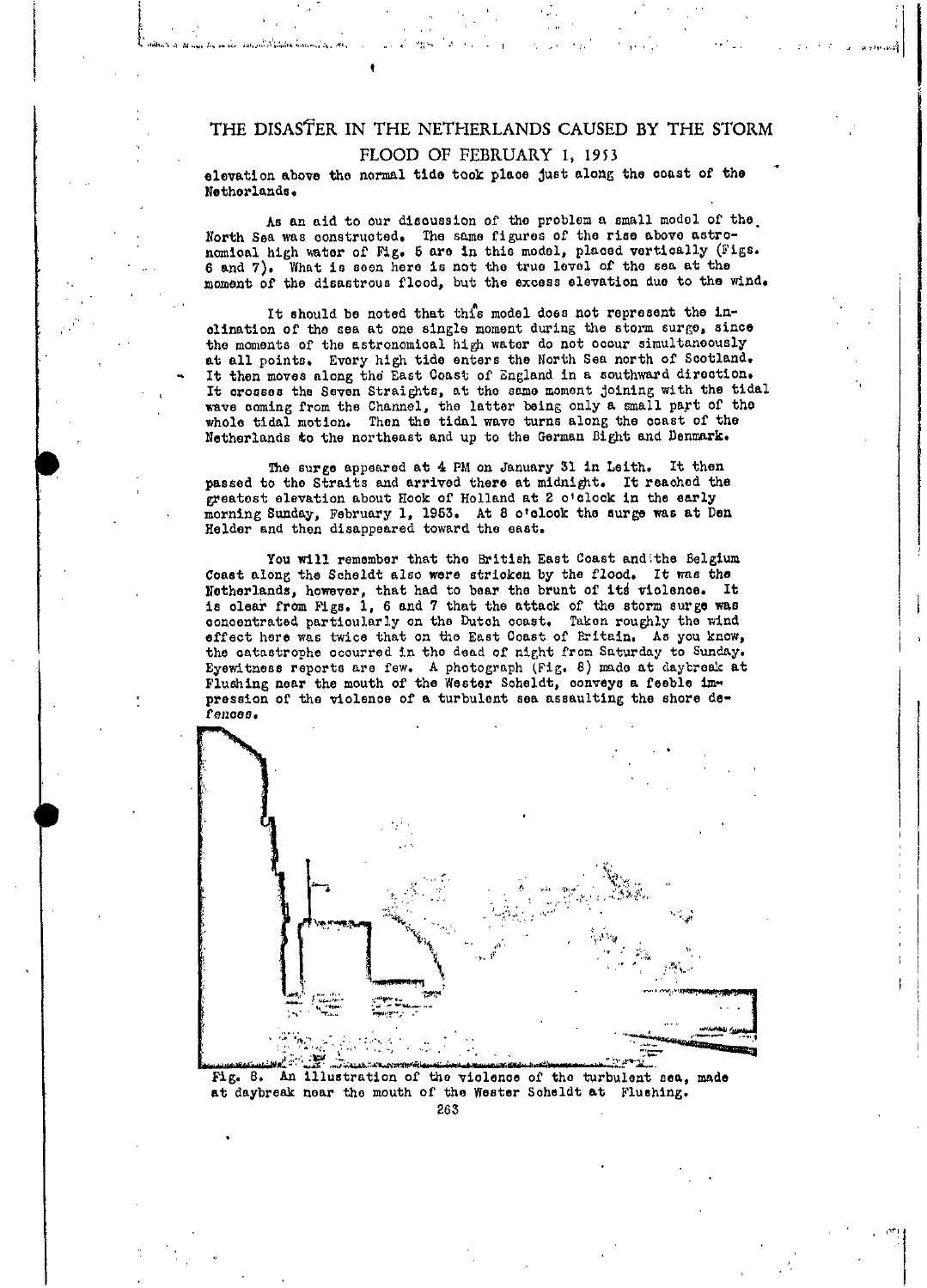## COASTAL ENGINEERING

The effect of the gale on the water level as a function of time can be seen from the gage records at Rotterdam (Fig. 9). The diagram shows the recorded curve together with the predicted tidal curve. It is seen that:

- The wind effect increase's and<br>decreases roughly linearly. The  $a.$ irregularities are of little importance. There are no sharp peaks discornable.
- ъ. The maximum storm effect fortumately did not coincide with astronomic high water, but it ocourred near low water. This maximum amounts to 3.70 m. At high water it was but 3.0 m.

Ą





The corresponding diagram of Hook of Holland shows a similar shape. At the moment of high water, the wind effect amounts to 3.0 m The largest wind effect occurred 3<sup>t</sup> hours before high water. It amounted to 3.3 m (11 ft.). There was an additional set-up between Hook and Rotterdam of 0.4 m, partly due to the piling up of the Rotterdam Waterweg by wind and partly due to funnel effect.

The exceptional character of the storm surge appears from its location on a frequency curve. The diagram (Fig. 10) shows frequency curves for three stations along the Scheldt. The highest levels for a period of 90 years are all represented in the diagram. The height, H, is entered on a linear scale in a vertical direction, the number, N, on a logarithmic scale in a horizontal direction. The frequency curves in this diagram show a fairly smooth curve. They are not entirely straight, nor should they be straight on a Gaussian scale, a Gumbel scale or any other scale. No theoretical discussion will be presented; however, the single example we have here is sufficient to show the inadequacy of any simplified method to represent the rather complicated true condition. For practical



Fig. 10. Diagram of frequency curves for three stations along the Scheldt, showing the extent to which the 1953 level exceeded the levels recorded before.

reasons we often prefer the semi-logarithmic paper as being the most simple to use.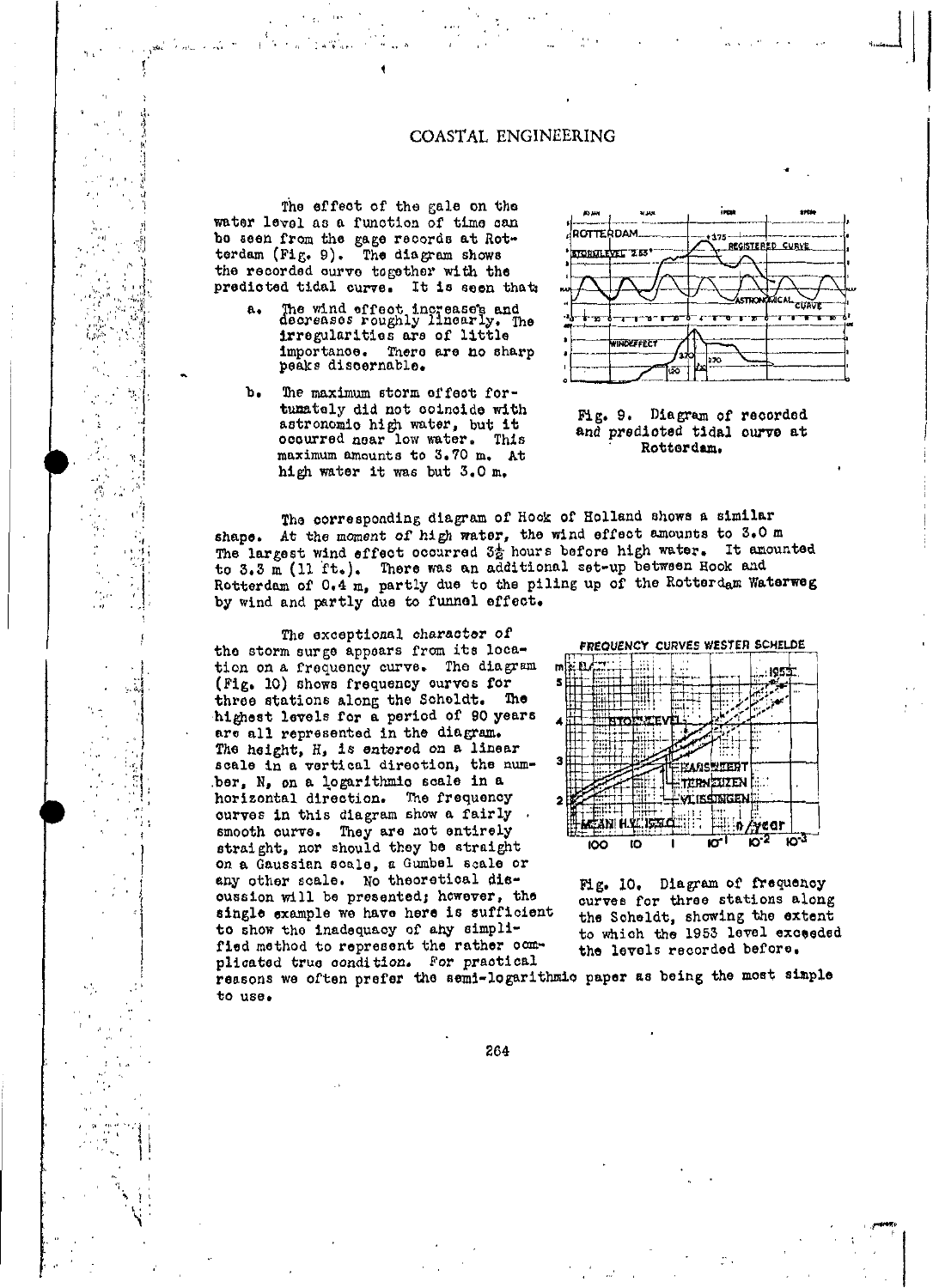$\mathcal{L}_{\mathcal{M}}(\mathcal{F})$  ,  $\mathcal{M}$ 

.<br>Marit Benjama Anaski selat selatan terletak di serika

 $\sqrt{2}$  ,  $\sqrt{2}$  ,  $\sqrt{2}$ 

A plausible extrapolation on this paper would lead us to assume. for this super-gale a frequency of 0.0025, or once in 400 years. The diagram shows the extent to which the 1953-level exceeded the levels recorded before. In this light it is admitted that practically nobody expected the occurrence of such a storm. The disastrous consequences will no longer be surprising. In the entire territory of the Southwest Netherlands the levels were 50 to 70 cm above the highest levels that have ever been recorded.

## THE ATTACK ON THE DIKES AND THE INUNDATION

During the gale of February 1 the water levels in themselves exceeded by 50 to 70 cm the design levels of the dikes. Hence the water level came near to the crest of the dikes and overflowed it at many places, especially in harbors and other sheltered spots where strong waves never pene. trated and the safety margin of the crest level was small. As a result of this the dikes were damaged over many miles, and in many places they were washed away completely.

The damage practically never started at the outer side of the dike as one would usually think, but always at the inner side. Fig. 11 shows a dike that has been damaged but not pierced. The sea is to the right, the land was to the left. As you can see, the inner face has been eroded away by the water flowing over the crest. This occurred not at only a single point, but over tens of miles one could find the same condition.

From this and similar evidence it appears that the catastrophe was not the result of insufficient maintenance. The dike faces opposed to the enemy are still intact. The extreme high water level has led to an attack from the rear for which the earth-dikes were not adequate.

The first stage of the attack can be seen in Fig. 12. The sea is to the left, the land to the right. On the crest of the dike a low concrete wall has been constructed, in order to prevent the waves from overtopping the structure. It was not sufficient for this super-flood At the landward side of the crest a lengthwise fissure can be seen. It can be interpreted as the start of a slide in the water-saturated earth of the dike, caused by the strong pressure difference in the ground water. The water dashing over the crest penetrates into these fissures and this has frequently resulted in a rapid collapse of the dike (Fig. 13). In many places the dike has been washed away to the base, sometimes over several miles at a stretch.

Still much more serious were those cases where the jetlike flow bursting through the dikes cut out a gully straight to the interior. Where that occurred the sea had not access merely to the polder for one tide, but a fatal connection had been established between the estuary and the polder (Fig. 14).

The strong tidal motions in the estuaries made millions of cubio meters of water flow twice daily in and out of the polders. The differences in level at the breaches were 2, 3 or even 4 ft. giving rise to flow velocities of 4 to 5 m/sec. It is not surprising that in one case in a short time a channel was scoured 30 to 35 m in depth and 500 m in width, through which four times a day powerful currents occur to fill up and to empty again the polder.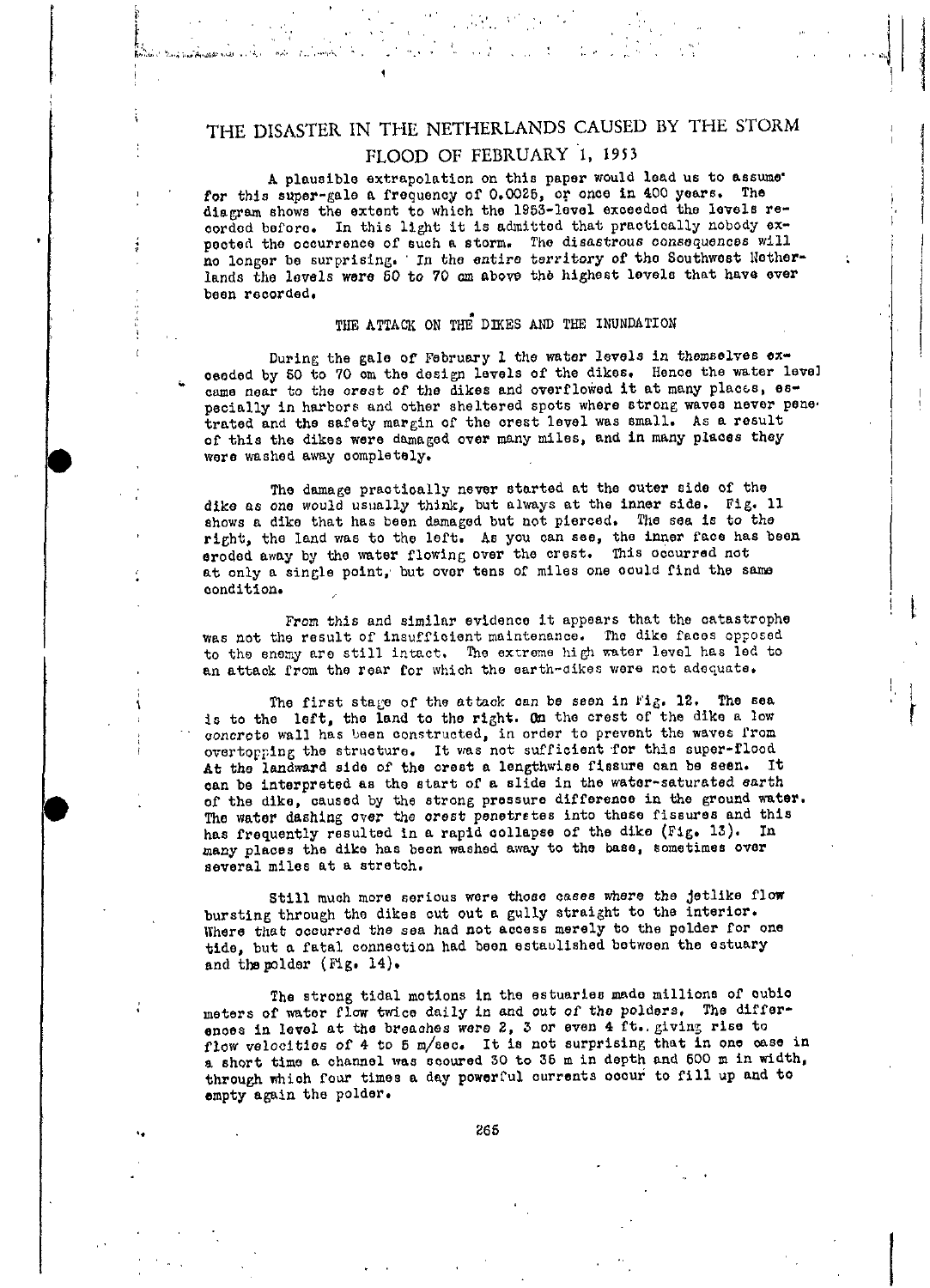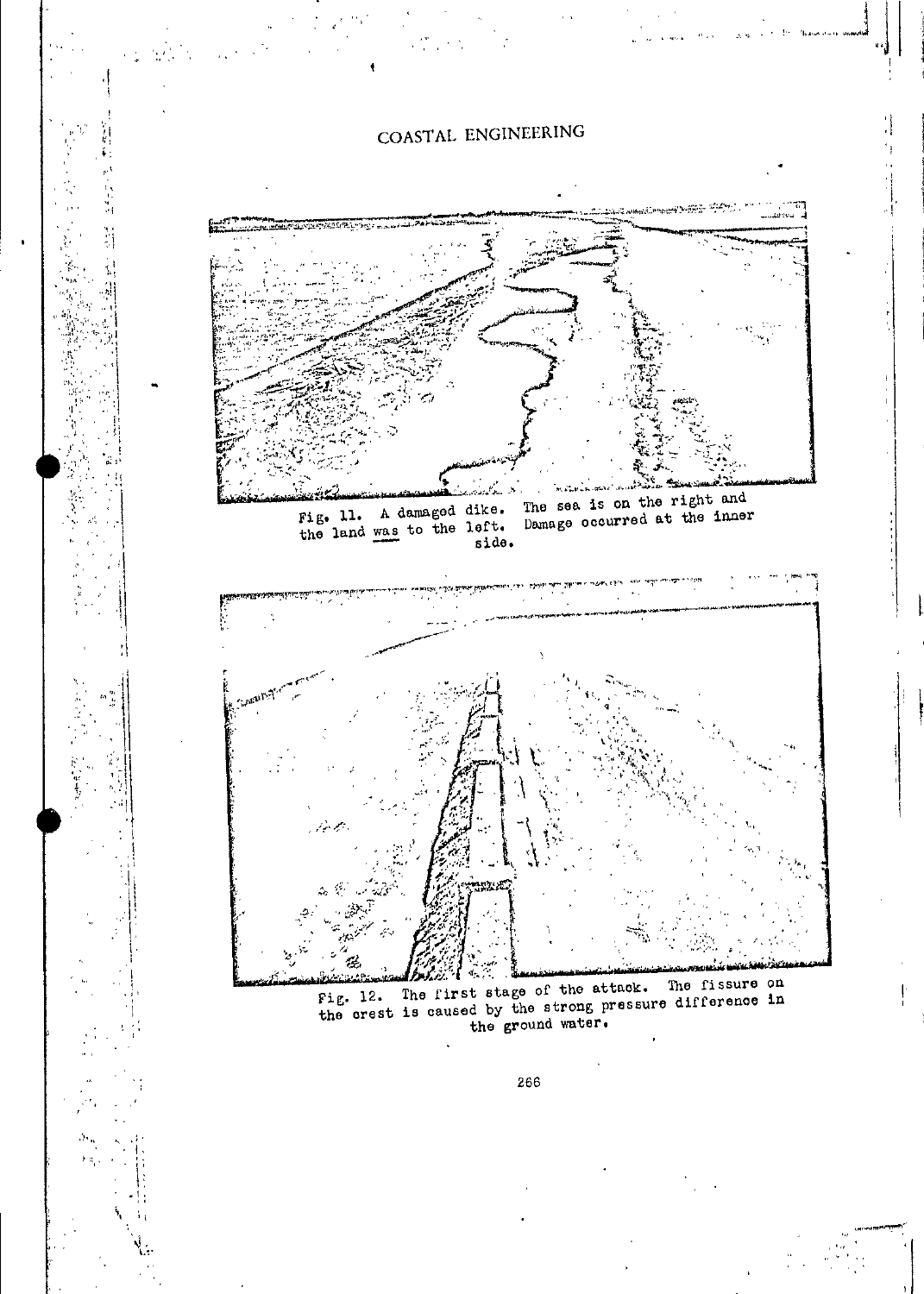

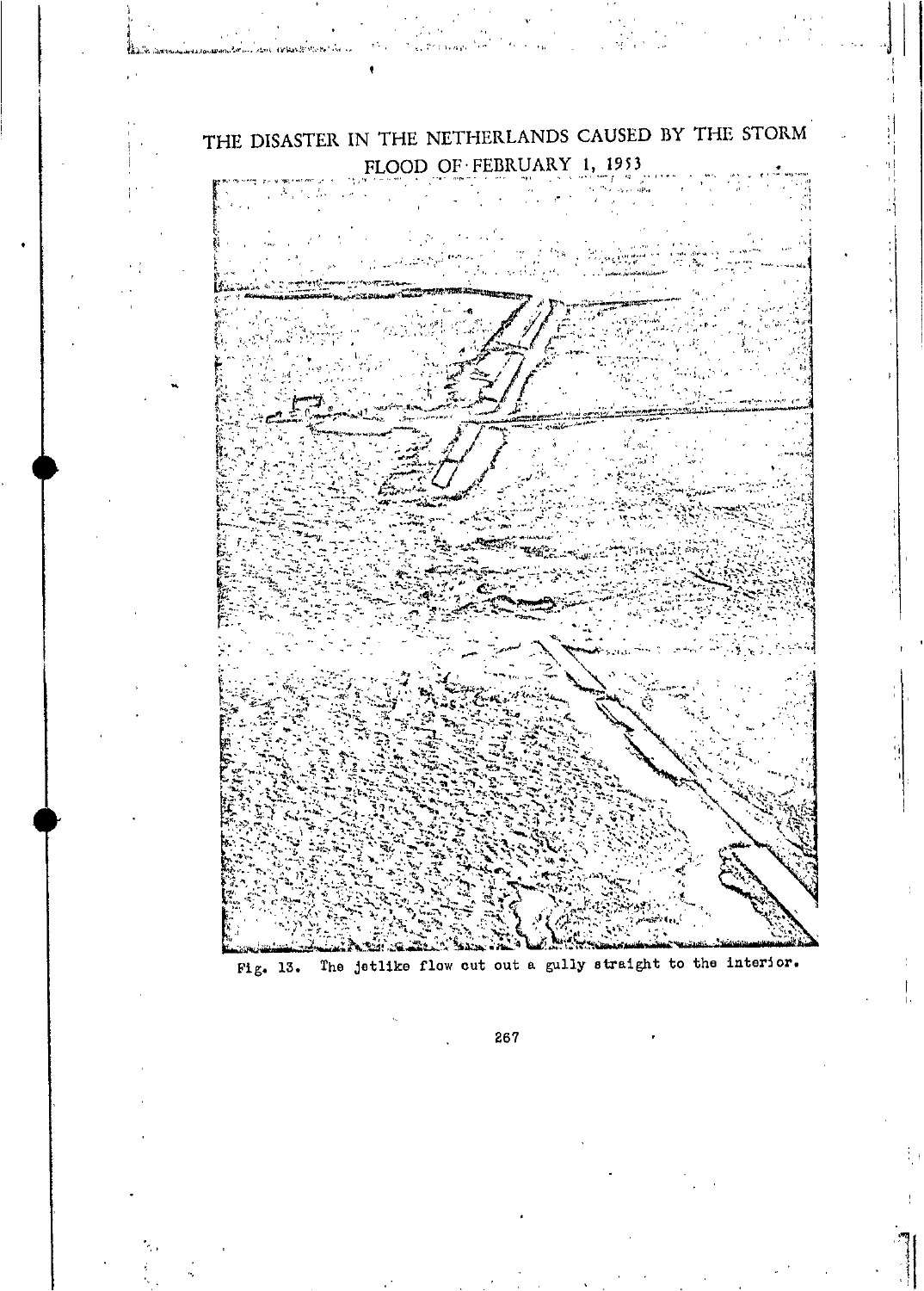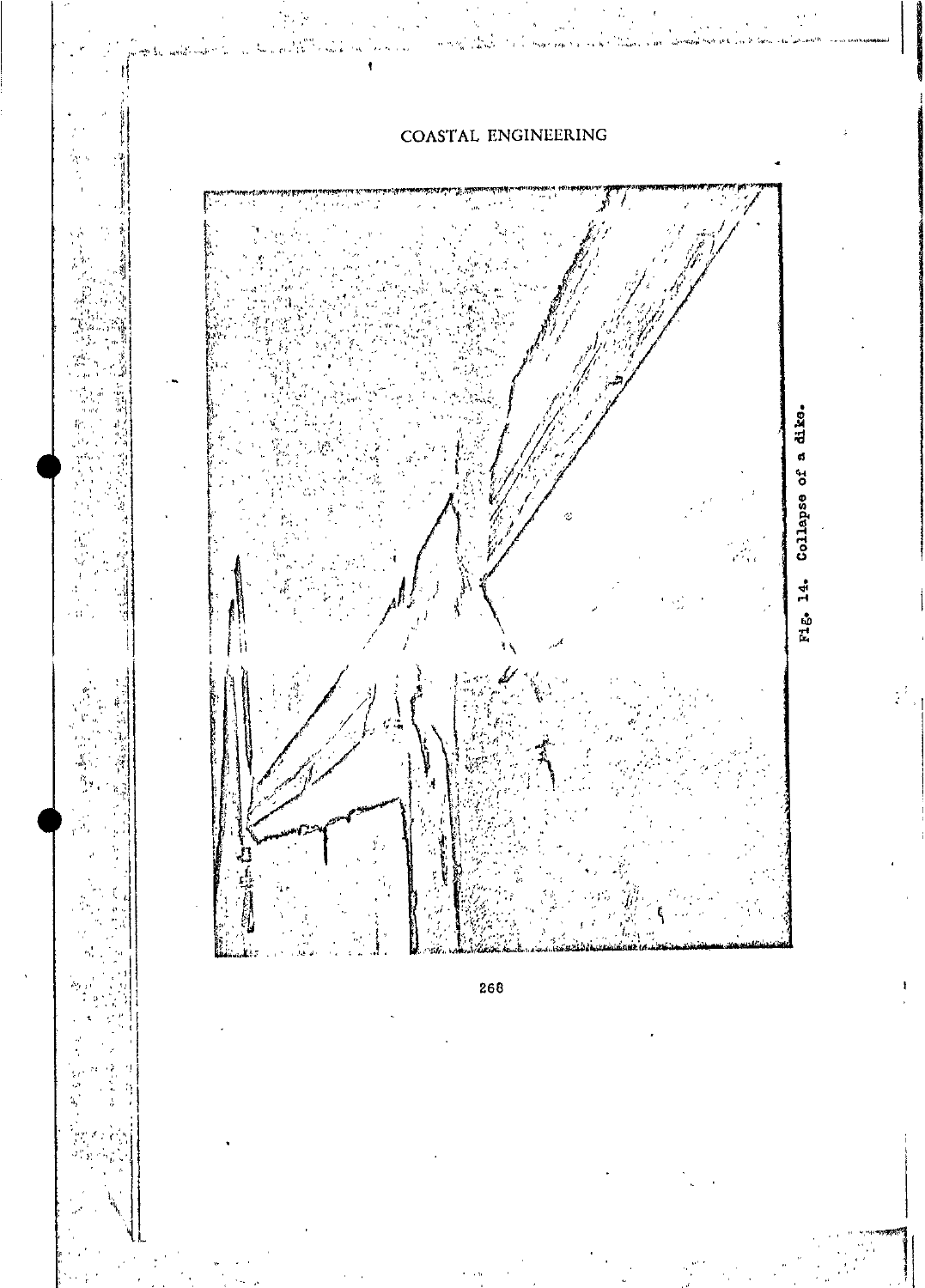![](_page_11_Picture_0.jpeg)

#### Fig. 15. Flooded Areas

The map (Fig. 15) shows the flooded areas. The stretches showing serious damage are indicated by small black squares. The arrows indicate the 67 breaches with fierce tidal currents. Where the sea defences gave way over a great length, the impact of an advancing steep waterfront struck down several houses and farms (Fig. 16). Other buildings were damaged later because of wave action in the inundated polders. Interior dikes, dividing the polders to a certain extent into smaller sections, did not protect the polders situated farther from the shore. The sections immediately behind the dikes were filled rapidly to sea lovel  $(31g, 17)$ and from these the water overflowed the secondary dikes into the adjoining polders. This explains the enormous extent of the inundations.

A summary of the damage gives the following figures:

200,000 ha (800,000 acres) were flooded; 1783 men, women and children drowned; 100,000 people were evacuated; 47,300 houses were damaged, from which 9215 were badly or irrepairably damaged.

The damage to dikes, buildings, agriculture, livestock, etc. is estimated at 250 million dollars. The tidal currents, continually flowing in and out destroyed in little time, often on the first day of the disaster, the roads in the polders (Fig. 18) rendering it impossible to transport heavy equipment for rescue purposes. Hence it was extremely difficult to reach the villages and give immediate aid so urgently needed.

I feel compelled to mention here the extensive help which was offered in those days from all over the world. Especially I may bring here into remembrance the rescue effected by a large number of helicopters of the United States and other countries by which the lives of more than 2000 people were saved who could not have been helped in any other way. These signs of a growing brotherhood among men have met in the Netherlands deep feelings of rejoicing and gratitude.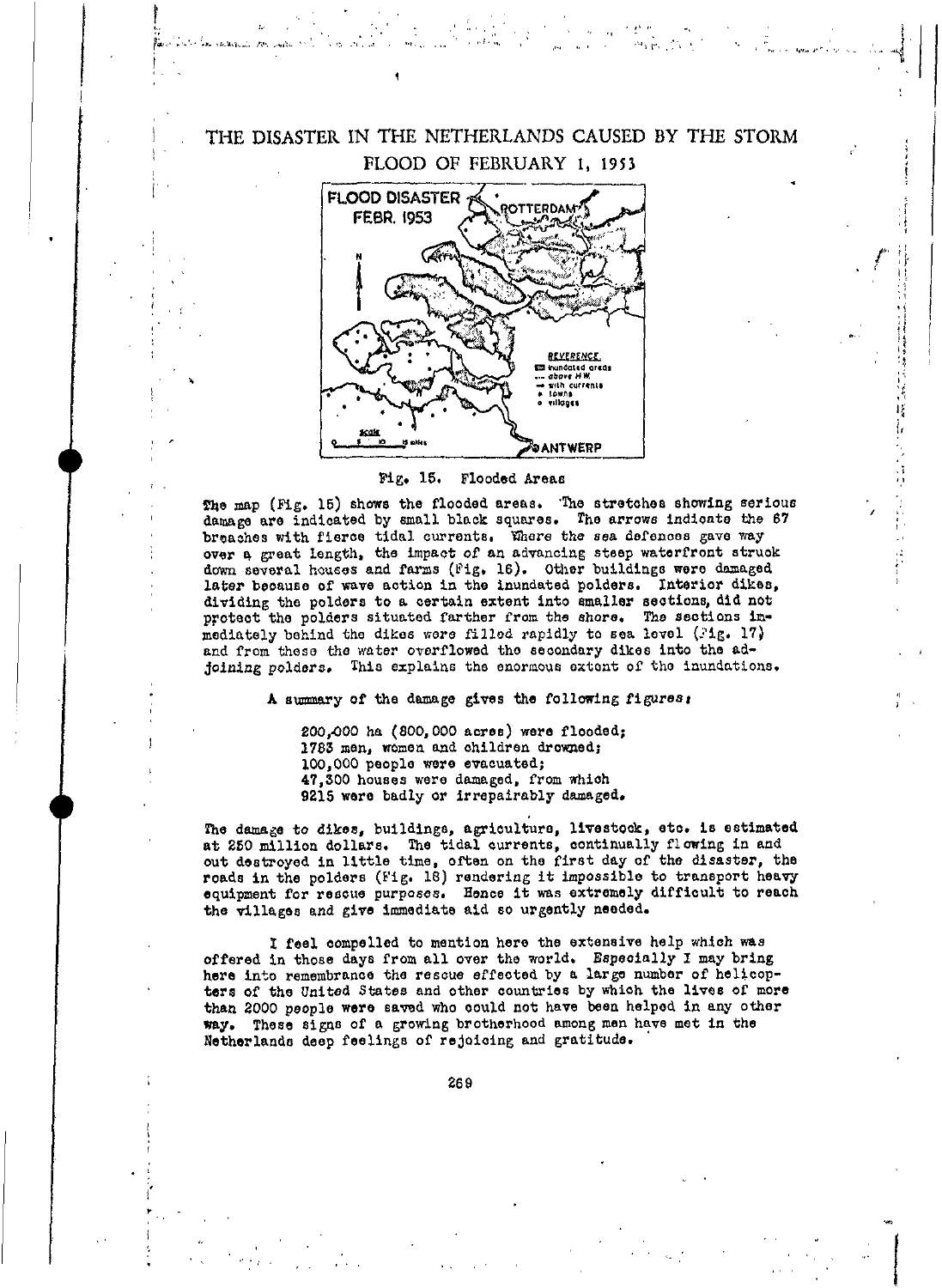![](_page_12_Figure_0.jpeg)